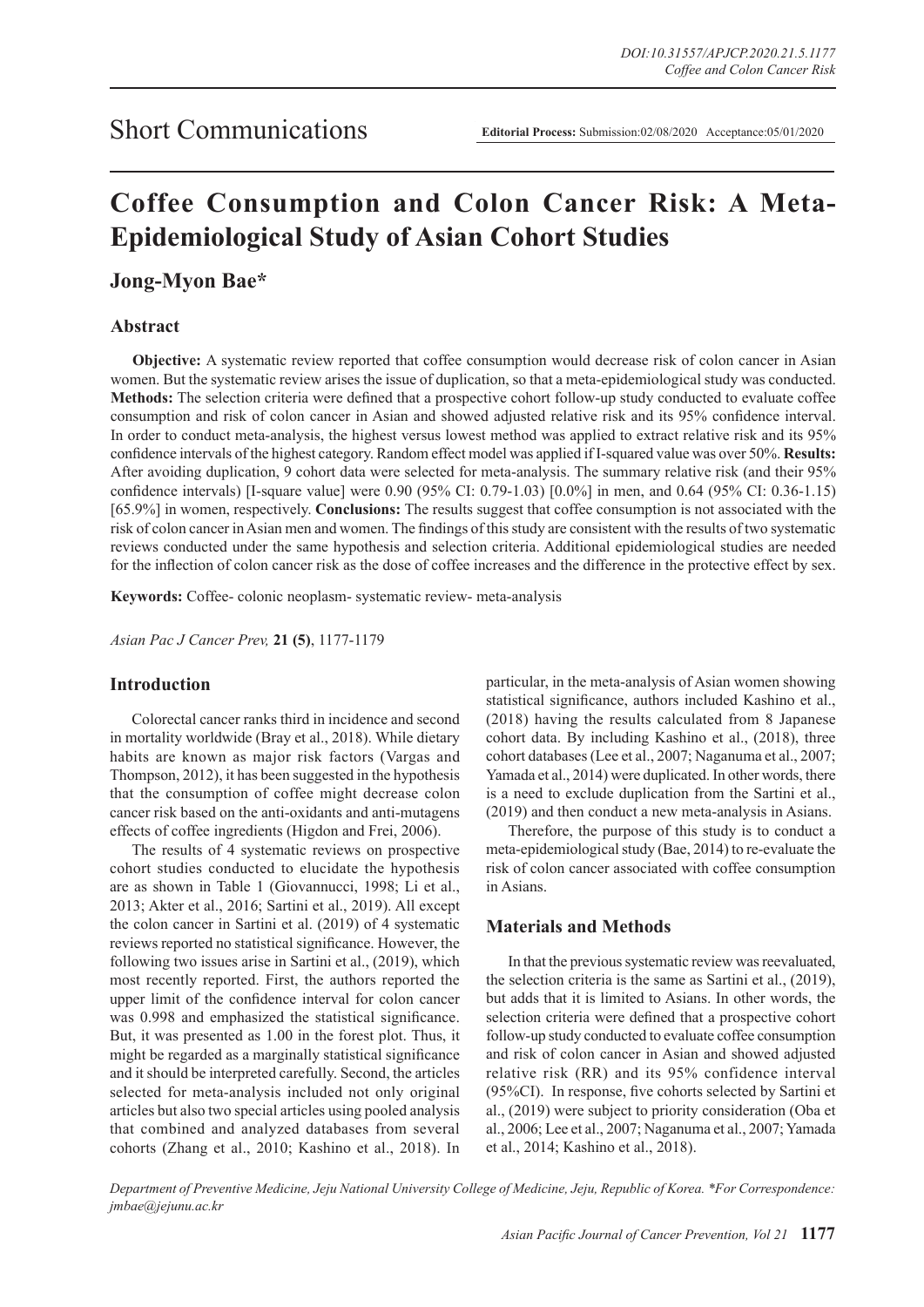#### *Jong-Myon Bae*

Meanwhile, the RR and its 95%CI was extracted using the 'highest versus lowest method' (HLM) in the selected papers as performed by Sartini et al. (2019). For each paper, logarithm RR (logRR) and standard error of logRR (SElogRR) were calculated from the information extracted by HLM method.

The heterogeneity level was evaluated by the I-squared value (%), and meta-analyses applying random effect model was performed in the case of more than 50% (Harris et al., 2008). Subgroup analysis was performed by sex. Statistical significance level was set as 0.05

#### **Results**

Instead of selecting Kashino et al., (2018) in order to include eight Japanese cohort data, three papers (Lee et al., 2007; Naganuma et al., 2007; Yamada et al., 2014) were excluded to avoid duplication. As a result, 9 cohort data from two papers (Oba et al., 2006; Kashino et al, 2018) were selected for meta-analysis, finally. All were cohorts of Japanese population.

In the two final papers selected for meta-analysis (Oba et al., 2006; Kashino et al, 2018), the RR values extracted by applying the HLM method are presented in Figure 1. Both papers showed statistically significant protective effects in women. However, the meta-analysis from these

results showed that the I-squared value was 65.9% and there was no statistical significance in women (sRR=0.64, 95% CI: 0.36-1.15).

#### **Discussion**

The results suggest that coffee consumption is not associated with the risk of colon cancer in Japanese men and women (sRR=0.64, 95% CI: 0.36-1.15). The conclusion differs from what Sartini et al. (2019) claimed to have statistically significant preventive effects in Asian women (sRR=0.73, 95% CI: 0.58-0.88).

This different result could be considered by two things. First, it is due to the duplication of cohort databases used in meta-analysis (Choi et al., 2014). As pointed out in the introduction, the results of this study was obtained after excluding three papers with duplication of cohort data. Second is the choice of effect model according to the level of heterogeneity. Since the I-squared value of this study was 65.9%, a random effect model was applied and the result was statistically insignificant. However, I-squared value of Sartini et al., (2019) was 43.1%, and authors stated clearly that a fixed effect model was applied. When this study ignored the heterogeneity level and applied the fixed effect model, a statistically significant result was obtained (sRR=0.75, 95% CI: 0.61-0.93). In other words,



Figure 1. Forest Plot of Estimating Summary Effect Size (ES)

Table 1. Summary Relative Risk (95% Confidence Intervals) [I-Squared Value] of Four Systematic Reviews for Population-Based Cohort Studies

| FA(YP)     | Giovannucci (1998)       | Li et al., $(2013)$  | Akter et al., (2016)     | Sartini et al., $(2019)$    |
|------------|--------------------------|----------------------|--------------------------|-----------------------------|
| Search to  | Jun 1997                 | May 2011             | Aug 2015                 | $\overline{\phantom{0}}$    |
| Selected   | 5 CO                     | 6 CO                 | 5 CO (Japanese)          | 26 CO                       |
| Colorectum | $0.97(0.73-1.29)$        | $0.94(0.88-1.01)[0]$ | $0.46(0.18-1.16)[0.0]$   | $0.96(0.88-1.03)$           |
| Colon      | $\overline{\phantom{0}}$ | $0.93(0.86-1.01)[0]$ | $0.98(0.70-1.36)[55.5]$  | $0.91(0.83 - 0.998)$ [53.4] |
| Rectum     | $\overline{\phantom{0}}$ | $0.98(0.88-1.09)[0]$ | $0.99(0.72 - 1.37)[0.0]$ | $1.00(0.89-1.11)$           |

CO, cohort study; FA, first author; PY, publication year; YP, year of publication

**1178** *Asian Pacific Journal of Cancer Prevention, Vol 21*